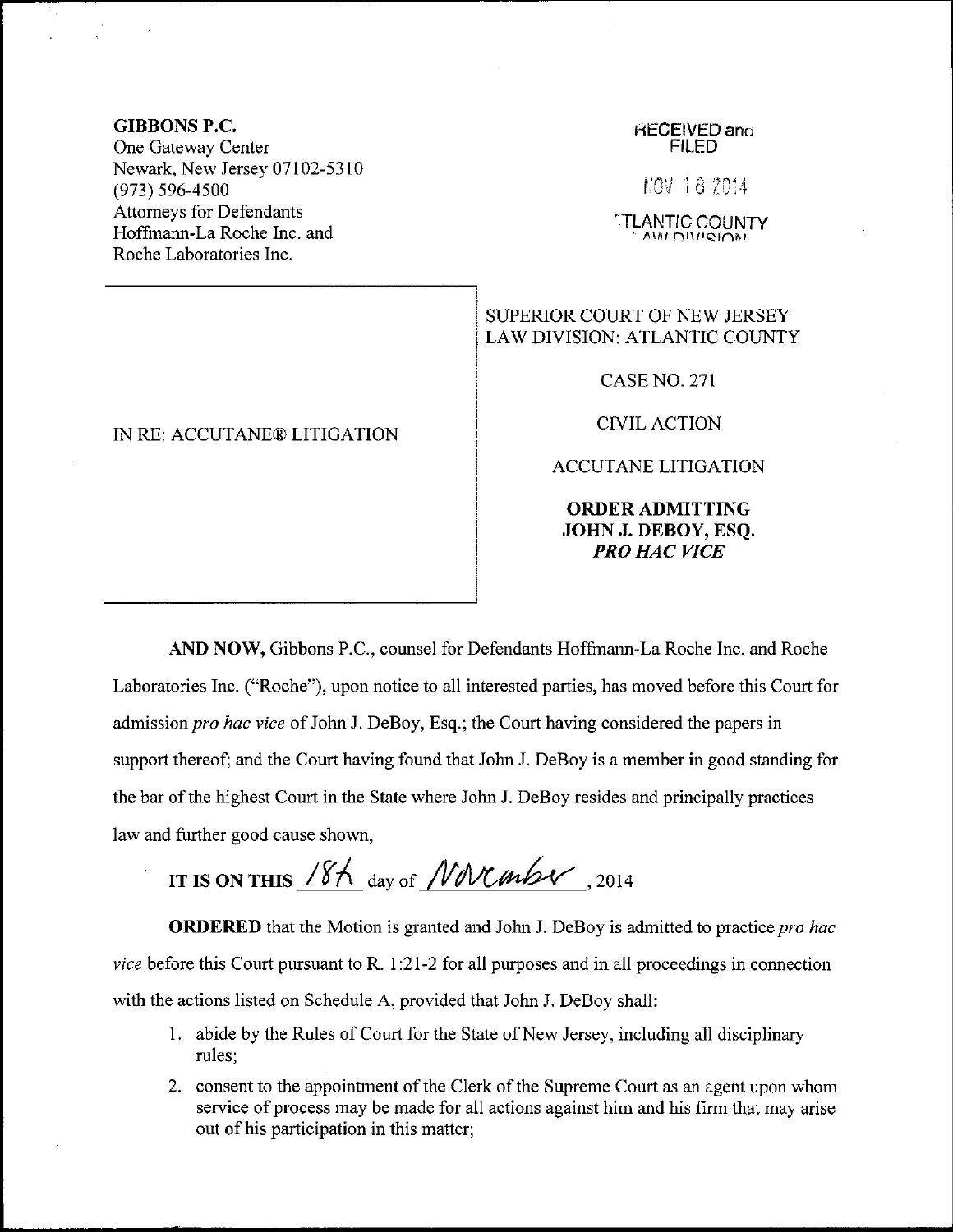- 3. notify the Court immediately of any matter affecting his standing before this Court; and
- 4. have all pleadings and other papers filed in the Court signed by an attomey-at-law of this Court employed by the firm of Gibbons P.C., who shall be responsible for the conduct of John J. DeBoy; and it is further

ORDERED that John J. DeBoy shall make payment of fees as provided in the New

Jersey Rules of Court, R. 1:28-1(b), 1:28-2 and 1:28B-1(e), within thirty (30) days of the date of

this Order; and it is futher

ORJERED that the Clerk of this Court shall forward a copy of this Order to the

Treasurer of the New Jersey Fund for Client Protection; and it is further

ORDERED that copies of this Order shall be served by attorneys for Roche upon all counsel of record within seven (7) days of the receipt thereof.

Nun Cloh

Honorable Nelson C. Johnson. J.S.C.

[ ]Opposed |<br>| Unopposed